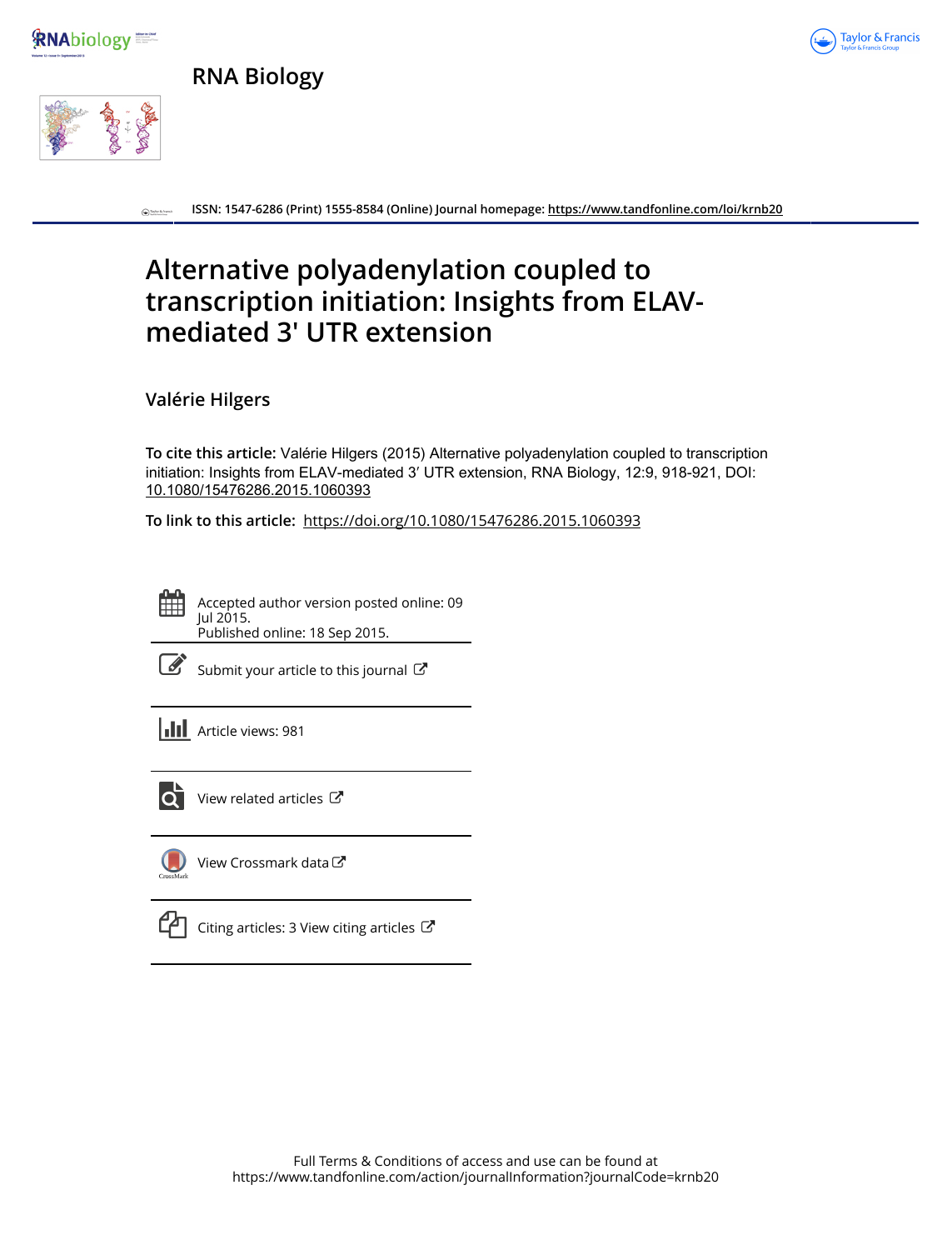## Alternative polyadenylation coupled to transcription initiation: Insights from ELAV-mediated  $3'$  UTR extension

Valérie Hilgers\*

Division of Genetics, Genomics, and Development; Department of Molecular and Cell Biology; Center for Integrative Genomics; University of California; Berkeley, CA USA

> Transcription initiation and mRNA maturation were long considered co-occurring but separately regulated events of gene control. In the past decade, gene promoters, the platforms of transcription initiation, have been assigned additional functions such as the regulation of splicing and  $3'$  end processing. In a recent study, Oktaba and Zhang and al. reveal that neural  $3'$  UTR extension is dependent on promoter sequences. In Drosophila neurons, promoter regions of a subset of genes recruit the RNA-binding protein ELAV, which is required for subsequent ELAV-mediated alternative polyadenylation. Intriguingly, RNA Polymerase II pausing at promoters seems to facilitate ELAV recruitment. How transcription initiation and alternative polyadenylation, processes separated by an entire gene length, are functionally linked, remains unsolved. In this article, I summarize recent findings and discuss possible mechanisms.

#### Introduction

Alternative cleavage and polyadenylation (APA) has emerged as a major means of co-transcriptional gene regulation. An estimated 50–75% of metazoan genes express distinct APA isoforms by using alternative polyadenylation signals (PASs). In the most common form of APA, UTR-APA, mRNAs are generated with identical coding sequences but 3' UTRs of different lengths. UTR-APA often depends on cellular or developmental context. For example, short  $3'$  UTRs are typical for cell proliferation,<sup>1</sup> whereas usage of distal PASs correlates with cell differentiation

and organism development.<sup>2</sup> The biological implications of this considerable  $3'$ UTR diversity have only been grazed to this day (for recent reviews,  $\sec^{3,4}$ ).

Neural-specific 3' UTR extension represents the perhaps most dramatic form of UTR-APA. In the nervous system, hundreds of genes use increasingly distant PASs as development progresses, resulting in 3' UTRs that can reach tens of kilobases in length. This phenomenon has been observed in Drosophila<sup>5</sup> as well as vertebrates such as zebrafish,<sup>6</sup> mouse and  $human<sub>1</sub><sup>7</sup>$  and thus seems to be a conserved feature of neurogenesis. Specific RNAbinding proteins regulate APA by inhibiting cleavage and polyadenylation (CPA) at proximal sites. In flies, the pan-neuronal protein ELAV co-transcriptionally binds to the nascent mRNA in the vicinity of the proximal PASs, causing transcriptional elongation and  $3'$  UTR extension of hundreds of genes.<sup>8,9</sup> Although no global regulator of neural APA has yet been identified in mammals, ELAV homologues represent likely candidates. In human cells, the neuron-specific ELAV-like proteins HuB, HuC and HuD mediate the  $3'$  UTR extension of at least one gene, HuR.<sup>10</sup>

How regulators of APA are specifically directed to their target transcripts remains unclear. ELAV recruitment to a proximal PAS of the nascent mRNA must occur very efficiently in order to inhibit CPA and transcription termination at that site. However, no binding sites for ELAV have consistently been identified in the  $3'$ UTRs of ELAV targets. $8,11$  This led to the question whether determinants other than mRNA sequence help recruit ELAV during transcription.

Keywords: alternative polyadenylation, cleavage and polyadenylation, drosophila, ELAV, 3' UTR extension, nervous system, pol II pausing, promoter, transcription initiation

Submitted: 05/08/2015

Revised: 06/01/2015

Accepted: 06/04/2015

http://dx.doi.org/10.1080/15476286.2015.1060393

<sup>\*</sup>Correspondence to: Valerie Hilgers; Email: valerie. hilgers@berkeley.edu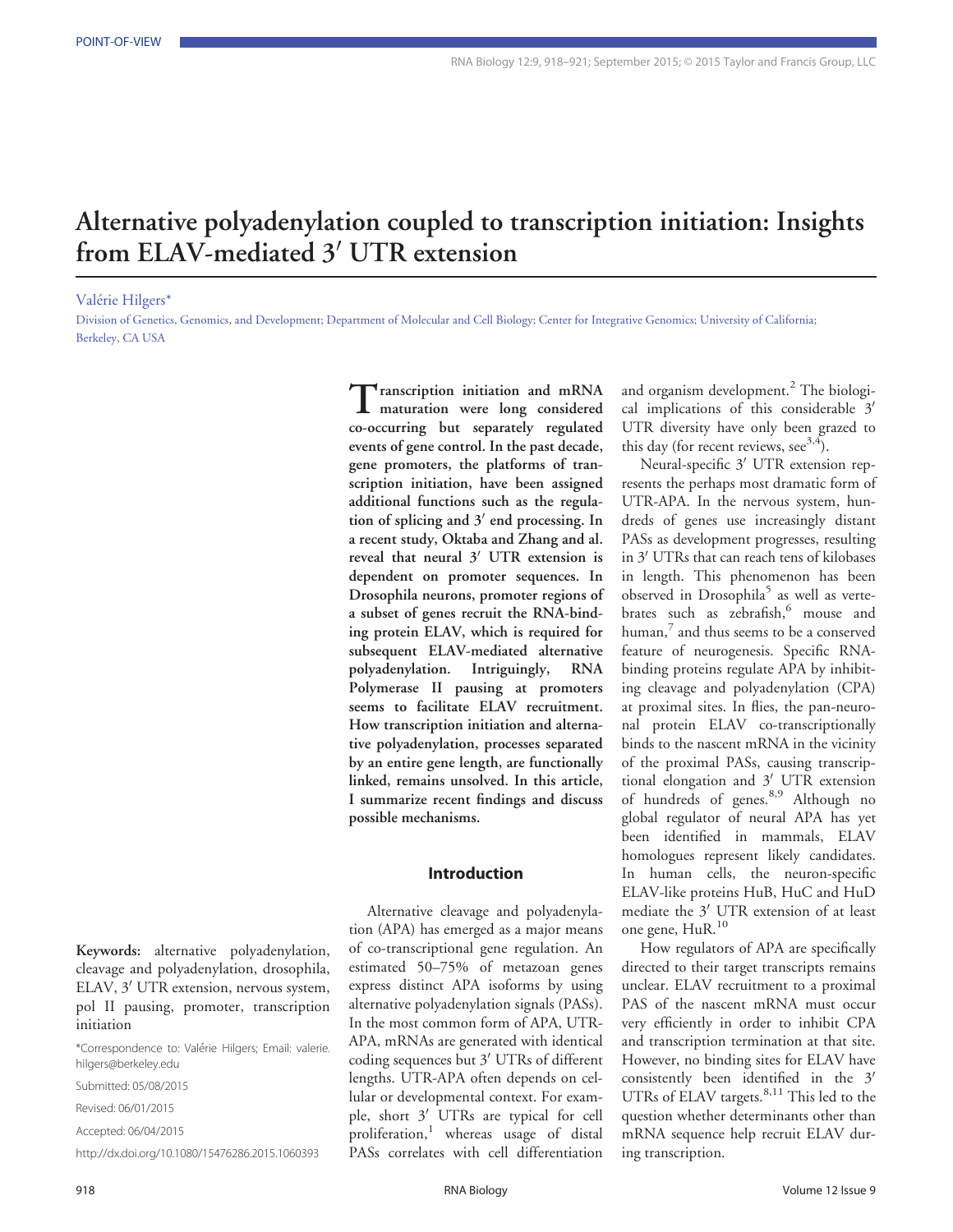## Promoter sequences regulate 3' UTR extension in the nervous system

Recent studies uncovered an unexpected role for promoter sequences in APA, and suggest that APA regulators are recruited to their target genes during transcription initiation. First, ELAV recruitment is not directed solely by 3' UTR sequences: reporter transgenes, expressed under the control of a strong synthetic promoter and carrying the full 3' UTR of validated ELAV targets, did not exhibit ELAV-mediated APA in Drosophila neurons. Replacing the synthetic promoter with native promoters of genes that endogenously produce extensions (referred to as 'extended genes') led to expression of extended mRNAs. These unexpected results imply that ELAVmediated APA depends on specific sequences that are found in the promoter of extended genes. Computational analyses aimed at finding such sequences revealed that the GAGA element is significantly enriched in the promoter regions of extended genes. In flies lacking the GAGA-binding factor  $(GAF)$ ,  $3'$  UTR extension was reduced, demonstrating physiological relevance of this motif in ELAV-mediated APA.<sup>5</sup>

The GAGA motif is a typical landmark of promoters that contain paused RNA Polymerase II (Pol II).<sup>12</sup> At paused promoters, Pol II has initiated RNA synthesis, but transcription elongation is inhibited. The resulting accumulation of Pol II at

the transcription start site (TSS) is thought to serve several possible functions: it might render, or maintain, chromatin accessible at the promoter, and prompt fast and synchronous activation of paused genes.<sup>13</sup> Pol II pausing might also act as a checkpoint, to ensure integration of different regulatory signals before productive transcription elongation takes place.<sup>14</sup> Consistent with the hypothesis that Pol II pausing might help recruit APA regulators such as ELAV, most extended genes are highly paused in Drosophila embryos. Moreover, a physical association of ELAV at the promoter region of its target genes was demonstrated using ELAV ChIP-Seq.<sup>9</sup>

These observations suggest a mechanism in which ELAV is selectively recruited to the promoter of its target genes, an association facilitated by Pol II pausing and the GAGA motif (Fig. 1). Upon transcription elongation, ELAV binds to proximal PASs, effectively preventing CPA at those sites, and fostering the formation of long 3' UTRs.

This novel link between transcription initiation and alternative polyadenylation raises numerous questions: How is ELAV recruited to target promoters? Apart from GAGA, which is rather widespread, no single sequence motif is significantly and highly enriched in promoters of extended genes. Pausing alone is unlikely to be able to trigger  $3'$  UTR extension, since many highly paused genes do not undergo

neural APA. In addition, how is ELAV guided from promoter sequences to newly transcribed PASs that usually reside many kilobases downstream?

## How is ELAV recruited to proximal PASs?

Additional insights were obtained from ELAV ChIP-Seq experiments. ELAV broadly associates with promoter DNA and proximal PASs. In addition, ELAV was also found to bind intronic sequences, but was consistently and strikingly depleted from coding sequences<sup>5</sup> (Fig. 2A).

The observed association with these gene regions might simply reflect ELAV's binding to mRNA, the recovery of the corresponding chromatin being due to its association to the nascent RNA (Fig. 2B, 'RNA-mediated'). I consider this scenario unlikely because ELAV binding often occurs several hundred base pairs upstream of the TSS, where little or no transcription is expected to occur. Alternatively, ELAV might interact with promoter sequences through gene looping. In yeast, intragenic chromatin loops bring transcription initiation factors in physical contact with termination factors, thereby spatially connecting promoters and PASs.<sup>15</sup> Such a structural arrangement might represent a mechanism of crosstalk between Pol II pausing and ELAV-mediated APA (Fig. 2B, 'gene looping'). The



Figure 1. Model of ELAV-mediated 3' UTR extension. In neurons, ELAV associates with the promoter region of its target genes, which usually contain paused Pol II. During transcription, ELAV binds to the nascent transcript in the vicinity of each proximal PAS. The inhibition of CPA at proximal sites causes transcriptional read-through and formation of an extended 3' UTR.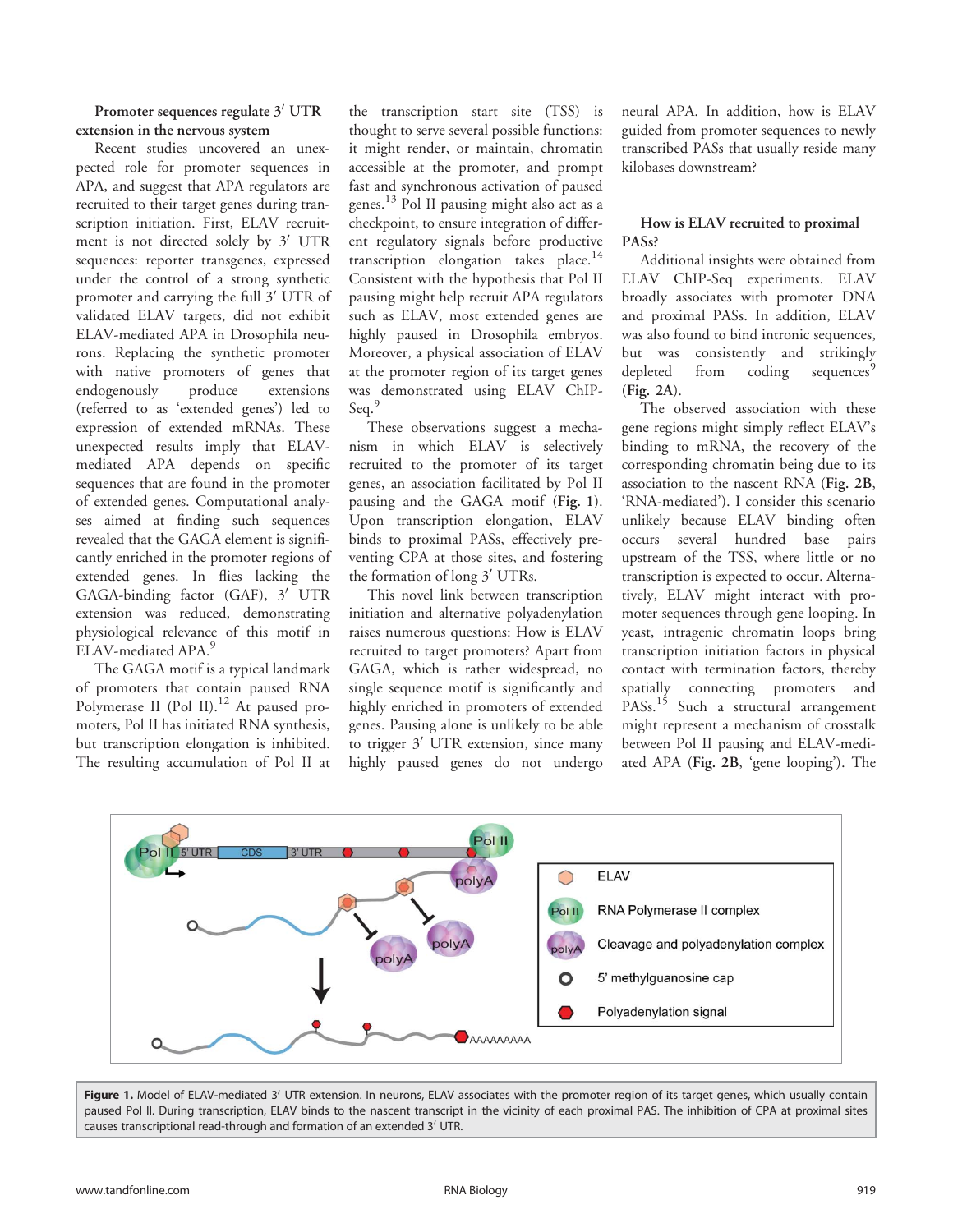

Figure 2. Possible mechanisms of promoter-regulated APA. (A) Distribution of Pol II and ELAV along the transcription unit of a typical extended gene. Pol II accumulation at the promoter is representative of gene pausing. By ChIP-Seq, ELAV was found to bind broadly around the transcription start site, but also in introns, 3<sup>'</sup> UTRs, and around proximal PASs. (B) Four models of ELAV recruitment to proximal PASs. For simplicity, only one proximal PAS is depicted. (A) ELAV solely binds the nascent transcript, cotranscriptionally recognizing specific RNA sequences or structures. (B) A gene loop provides proximity between promoter sequences and the proximal PAS. (C) ELAV binds to specific accessible DNA sequences in the wake of Pol II. (D) ELAV associates with the paused, then transcribing Pol II, traveling along the transcription unit and decorating specific nascent RNA sequences.

ELAV protein contains 3 highly conserved RNA recognition motifs (RRMs) and directly binds to target mRNAs.<sup>16</sup> This does not exclude the possibility that ELAV binds to promoter sequences at the DNA level, for example within the transcription bubble (Fig. 2B, 'direct DNA binding'). One last hypothesis is that ELAV, associated with the transcription machinery at initiation, remains bound to Pol II complexes after the release of Pol II from the proximal promoter. ELAV travels along the transcription unit and, upon Pol II lingering at specific regions of the nascent mRNA, such as introns and proximal PASs, is directed to the nascent transcript. The striking depletion of ELAV in coding regions vs. introns (Fig. 2A) favors this 'hitchhiking-decorating' model. It also implies that yet unidentified signals, perhaps cryptic sequences or structure elements, attract ELAV to these specific locations.

### Integration of multiple signals at transcriptional checkpoints

Multiple factors involved in mRNA processing, including the CPA machinery, interact with the Pol II C-terminal domain (CTD) at all stages of transcription.<sup>17,18</sup> It appears that neural-specific APA is similarly coupled to transcription. ELAV likely associates with Pol II at the

promoter, either directly through the Pol II CTD, or indirectly via as yet unidentified factor(s). I propose that Pol II pausing at the promoters of extended genes acts as a checkpoint to ensure the integration of APA regulators such as ELAV into the transcription machinery.

Remarkably, in addition to promoterproximal pausing, RNA Pol II can also exhibit delays in transcriptional elongation at locations of mRNA processing decisions, such as intron-exon junctions $19,20$ and the end of the transcription unit.<sup>21</sup> These pausing events are thought to represent checkpoints to reinforce effective and accurate mRNA synthesis. A recent study reports an additional elongation checkpoint, where Pol II pauses just upstream of terminal PASs.<sup>22</sup> Since promoter-proximal Pol II pausing is not sufficient to cause  $3'$  UTR extension, an additional, downstream signal is likely necessary to promote functional ELAV recruitment. This signal could be delivered through Pol II elongation checkpoints, for example in the vicinity of the proximal PASs, where ELAV was shown to bind.<sup>8,9</sup> A strongly paused promoter would therefore be able to elicit APA only if 3' UTR regions are favorable to ELAV binding. Downstream pausing of Pol II might help reinforce (or disable) the functional interaction of the transcription machinery with ELAV. I

predict that a reporter construct carrying the promoter of a strongly paused gene, and the  $3'$  UTR of an endogenously extended gene, will be able to undergo  $3'$ UTR extension, because ELAV will be recruited at both transcription initiation and proximal PASs. By the same logic, a non-extended gene will not undergo UTR-APA even if its promoter were replaced with the promoter of an endogenously extended gene.

It seems that transcription factors and various mRNA processing factors involved in capping, splicing, termination, and polyadenylation, are intimately linked as early as transcription initiation, at least in part through the Pol II CTD. Consequently, regulation of alternative processing events (such as ELAV-mediated APA or alternative splicing) can also occur at that stage and become reinforced as transcription proceeds, possibly during further Pol II elongation checkpoints: downstream pausing might modulate mRNA processing "on the go."

## Outlook

The exact mechanism of ELAV recruitment, the identity of specificity factors (if any), and whether gene (or mRNA) looping is involved in the cross-talk between Pol II pausing and APA is still to be resolved. Many mRNA processing events,